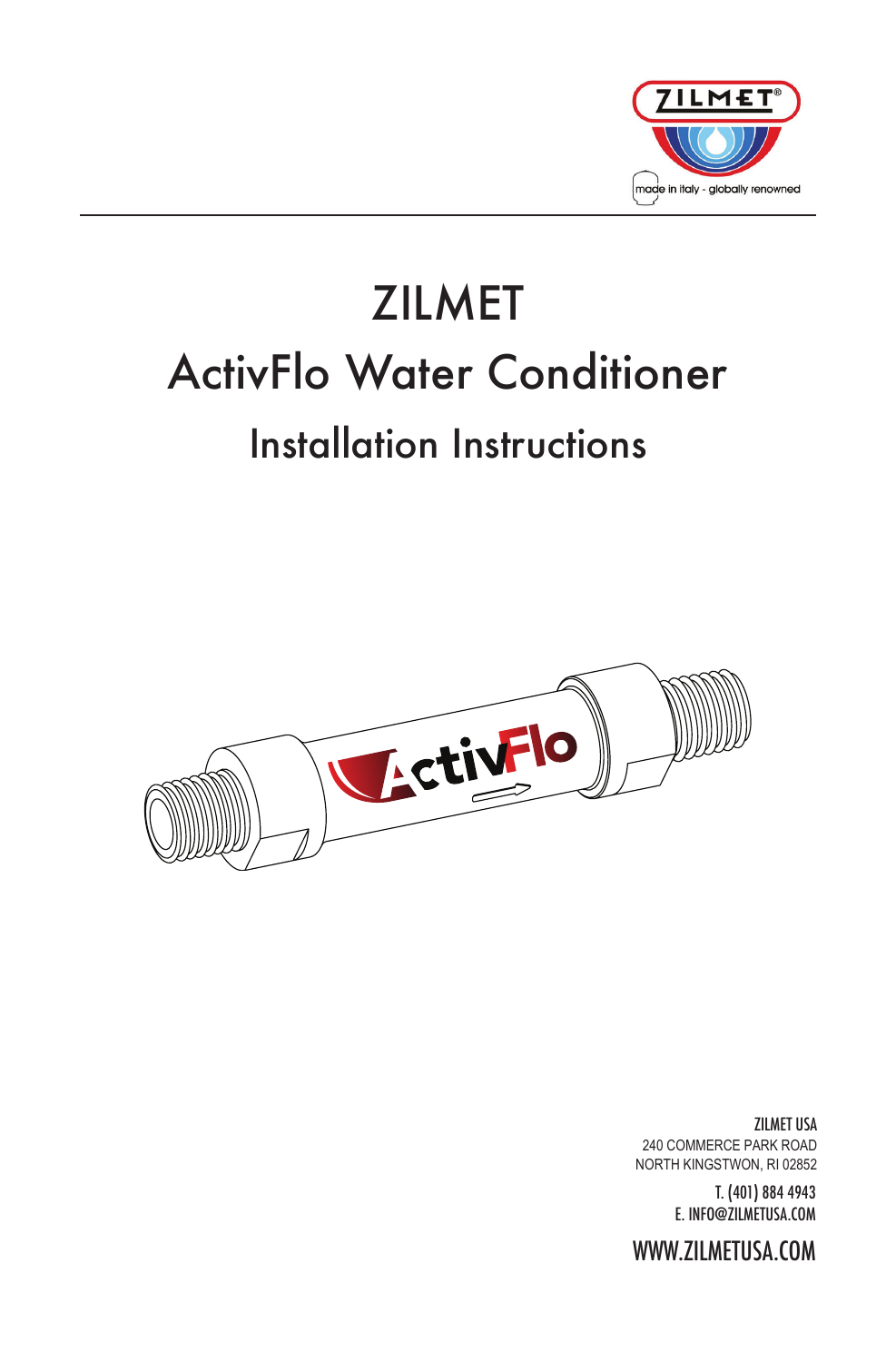

#### **Product Range**

| ZAF034  | Zilmet ActivFlo 34" NPT Water Conditioner            |
|---------|------------------------------------------------------|
| ZAFO10  | Zilmet ActivFlo 1" NPT Water Conditioner             |
| ZAFO10H | Zilmet ActivFlo 1" NPT Water Conditioner (High Flow) |

# **Dimensions**



| Model No            |                    |       |
|---------------------|--------------------|-------|
| 7AF034              | $3/4''$ NPT - Male | 6''   |
| ZAF010              | 1" NPT - Male      | 7.3'' |
| ZAF010H (High Flow) | 1" NPT-Male        | 8.3'' |

# **Installation**

To ensure optimum performance of the Zilmet ActivFlo it is recommended that sizing and selection are completed using the selection chart, see page 3 of this installation manual.

Once sized correctly, the ActivFlo should be installed on the incoming water main supplying the property, immediately after the back flow preventor and before any fixtures or heating equipment.



The ActivFlo can be installed vertically or horizontally.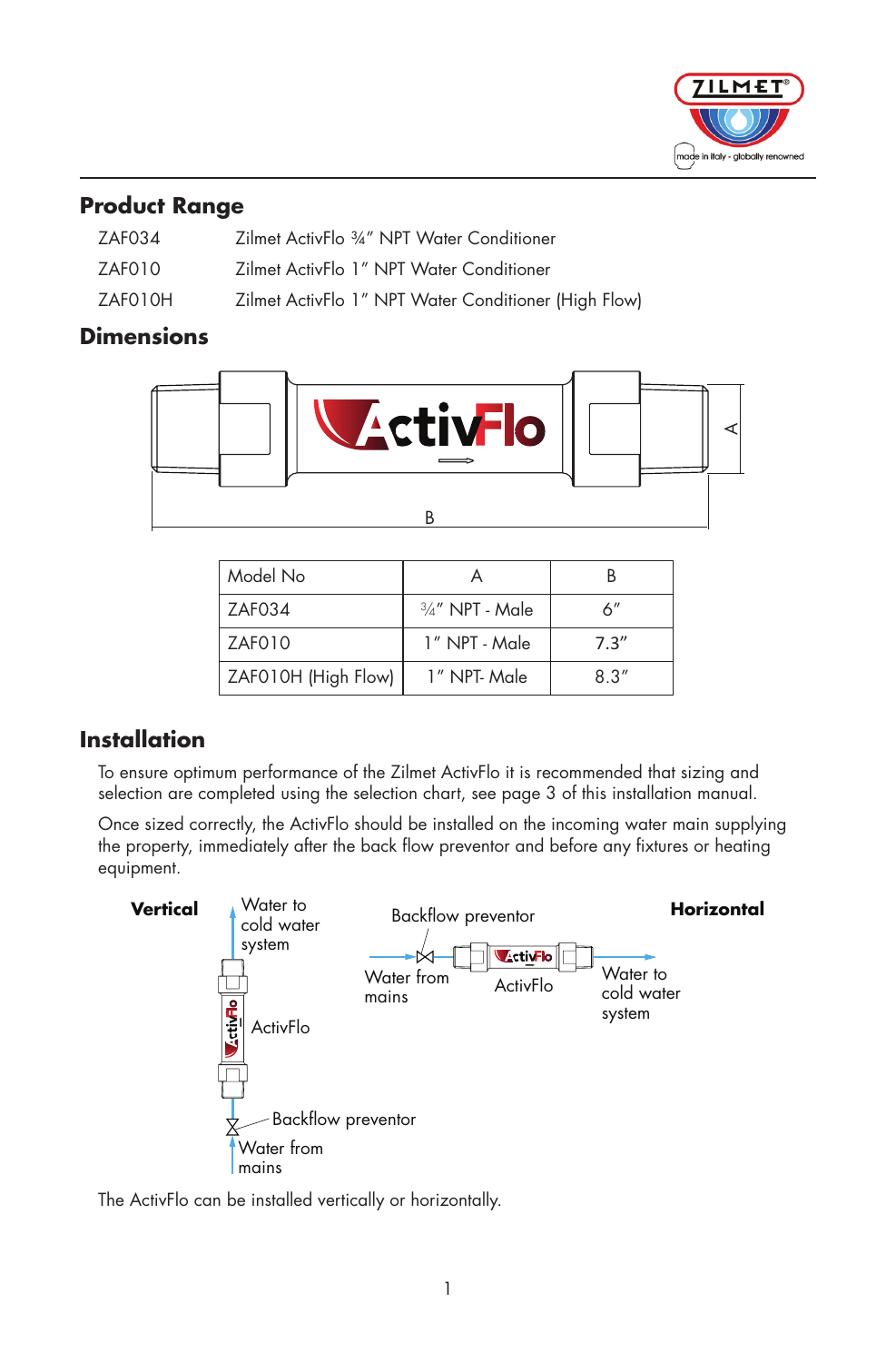

#### **Installation**

The ActivFlo can be installed into new or existing systems following the procedure below;

- If you have iron content higher than 4ppm in your water, an iron filtration unit should be ahead of the Activflo.
- Before commencing, turn off the water supply and have a container to collect any excess water draining from the pipework.
- **Ensure that the ActivFlo is installed with the low direction arrow pointing in** the same direction as the water low.



- Ensure that the pipes being connected are free from debris and the threads are free from burrs.
- Using a suitably sized wrench on the flats adjacent to the threads hold the ActivFlo secure as the pipe is connected and tightened, suitable thread sealing paste or tape can be used to ensure a water tight joint.
- The flats used should be on the end where the pipe is being fitted.



• Turn on the water supply and check to ensure water tight joints.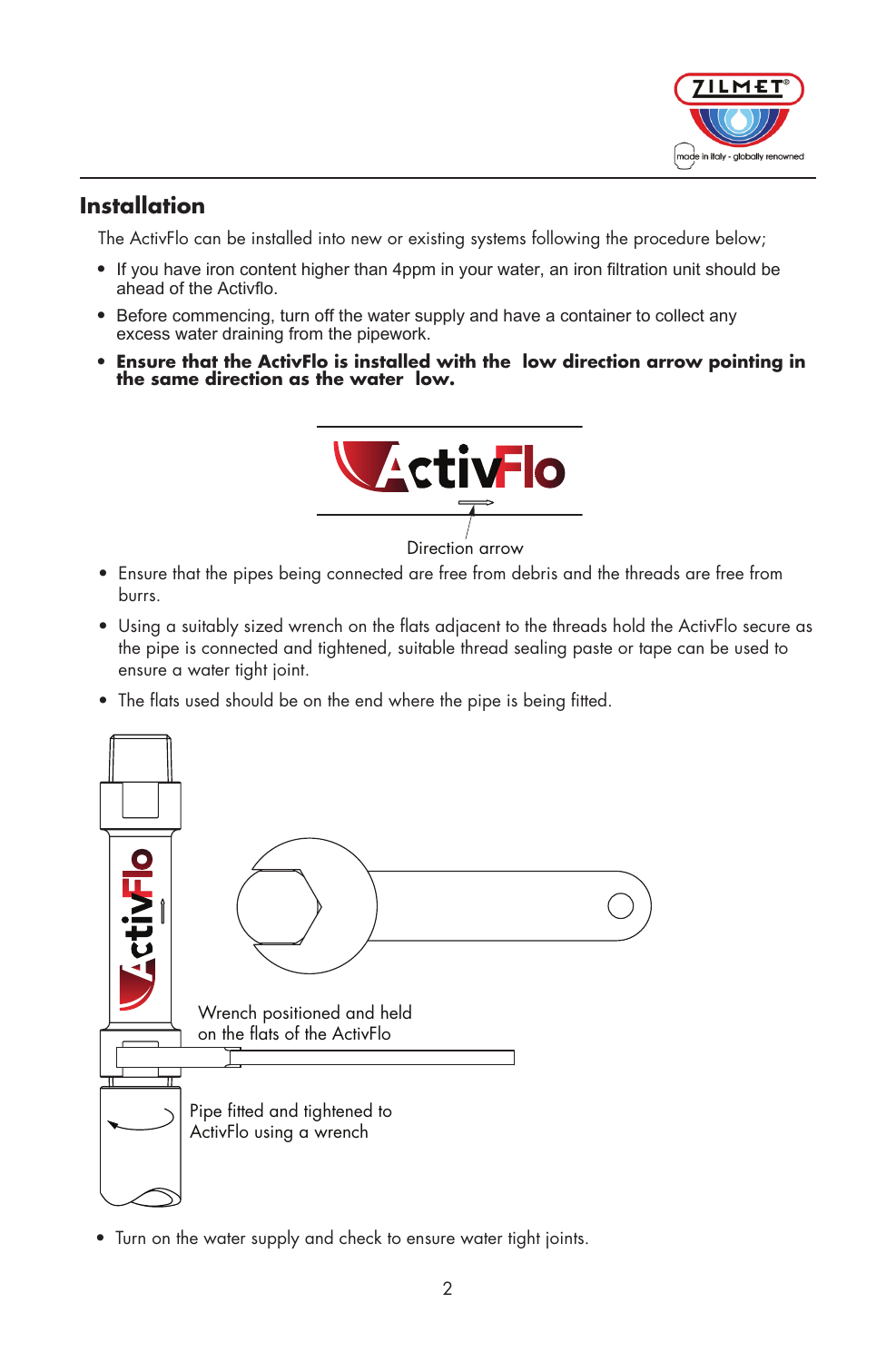

# **Typical Application - Tankless Water Heater**

ActivFlo installed in cold water inlet.





# **ActivFlo - Technical Specification**

| Maximum operating Temperature:<br>Insulation will be required below 32°F | $18.5^{\circ}$ F |
|--------------------------------------------------------------------------|------------------|
| Maximum pressure:                                                        | 232 psi          |
| Minimum pressure:                                                        | 1.45 psi         |

#### **Operational Flow Rates**

To ensure the maximum efficiency and operation of the ActivFlo the installation must be suited to the below flow rate requirements